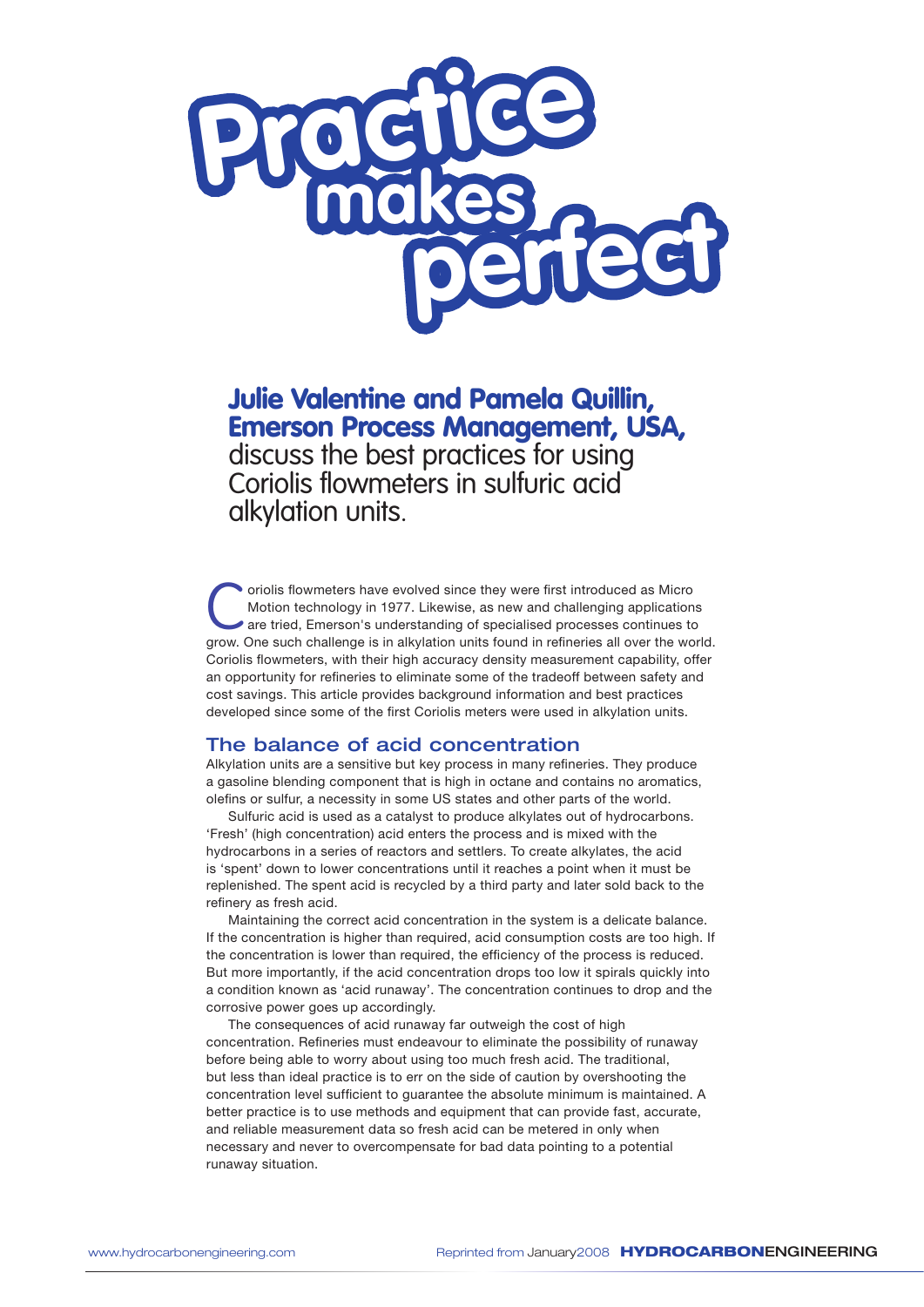## Titration test and adjust method

The traditional way to monitor the acid concentration in alkylation units is to sample the process at multiple points and perform an acid titration test on each sample. Based upon the results of the tests, the addition rate of fresh acid is increased or decreased. This test and adjust process can be repeated as often as necessary, but it is usually done once per shift unless there is an abnormal test result.

The main problem with this method is that the amount of test data is limited to the number of tests performed and the data always lags behind the instantaneous state of the acid concentration. Acid runaway can occur rapidly once the concentration is low enough, and therefore a timely response is necessary to ensure that conditions do not deteriorate faster than the testing method can detect. There may not be time to even confirm a test result before action is required to prevent runaway.

The inefficiency of the test and adjust method leads to much higher than necessary fresh acid costs. The ideal acid concentration operating range runs from fresh acid at 98 wt% to spent acid at 88 wt% (below 88 wt% it is not possible to produce acceptable alkylate; below 87 wt% acid runaway begins). In reality, the margin for



Figure 2. Coriolis flowmeter as a spring mass system.<br>**the end of the spring.** 

error of the testing method determines the alkylation unit's target spent acid strength. Because of the infrequent nature of the test and adjust method, the target spent acid strength is frequently 90 - 94 wt%. For every one percentage point the target spent acid can be dropped, the total amount of fresh acid needed by the unit drops by at least 10%.

## Emulsion monitoring

Monitoring the emulsion in an alkylation unit is important for quality and productivity. The ideal hydrocarbon to acid ratio provides adequate surface area between reagents to permit only the reactions that are desired. The ideal ratio is around 45 - 50% acid. If there is too much acid, unwanted competitive reactions can occur, causing a loss of selectivity. If there is not enough acid in the mixture, the reaction surface area goes down, causing a drop in productivity and product quality.

#### Ratio glass monitoring

In a typical alkylation unit, emulsion monitoring is accomplished by a ratio glass: a sample of the emulsion is taken and permitted to settle for 30 - 40 minutes, then viewed through a sight glass. Once the lighter hydrocarbons float to the top it is possible to determine what percentage is hydrocarbon and what percentage is acid.

Rather than actually handling a sample separate from the process, a small sampling line, with shutoff valves on each end, is connected between the contactor reactor and its acid return line. To obtain a sample, operators open the valves long enough to permit a valid sample to enter the sampling line, then the valves are closed and the operator waits while the emulsion settles.

The incoming sample line from the contactor reactor is installed in the centre of the reactor to ensure a representative sample, and the elevation of the sight glass is centred within the total hydrocarbon to acid ratio so its reading range is centered on the desired ratio.

There are some problems with the standard ratio glass method. The biggest is settle time, which could leave the emulsion at an ineffective ratio for an unnecessarily long time, resulting in a costlier process. Also, because the testing process requires human action every time it is performed, there is opportunity for neglect and human error, such as leaving an outlet valve closed. Finally, the method is susceptible to mechanical failure including fouling and plugging of ball valves and check valves, and material buildup on the sight glass that makes it difficult or impossible to read accurately.

# Coriolis technology for alkylation processes

#### Overview of Coriolis flowmeters

Coriolis flowmeters are among the most accurate and reliable measurement technologies for both mass flow rate and in-situ density in a growing number of common and specialty applications. In principle, they are a spring mass system that works just like any other type of vibrating element densitometer. Because the flowmeter's sensor tubes are fixed at one end and free on the other, it is easy to compare their motion to that of the mass on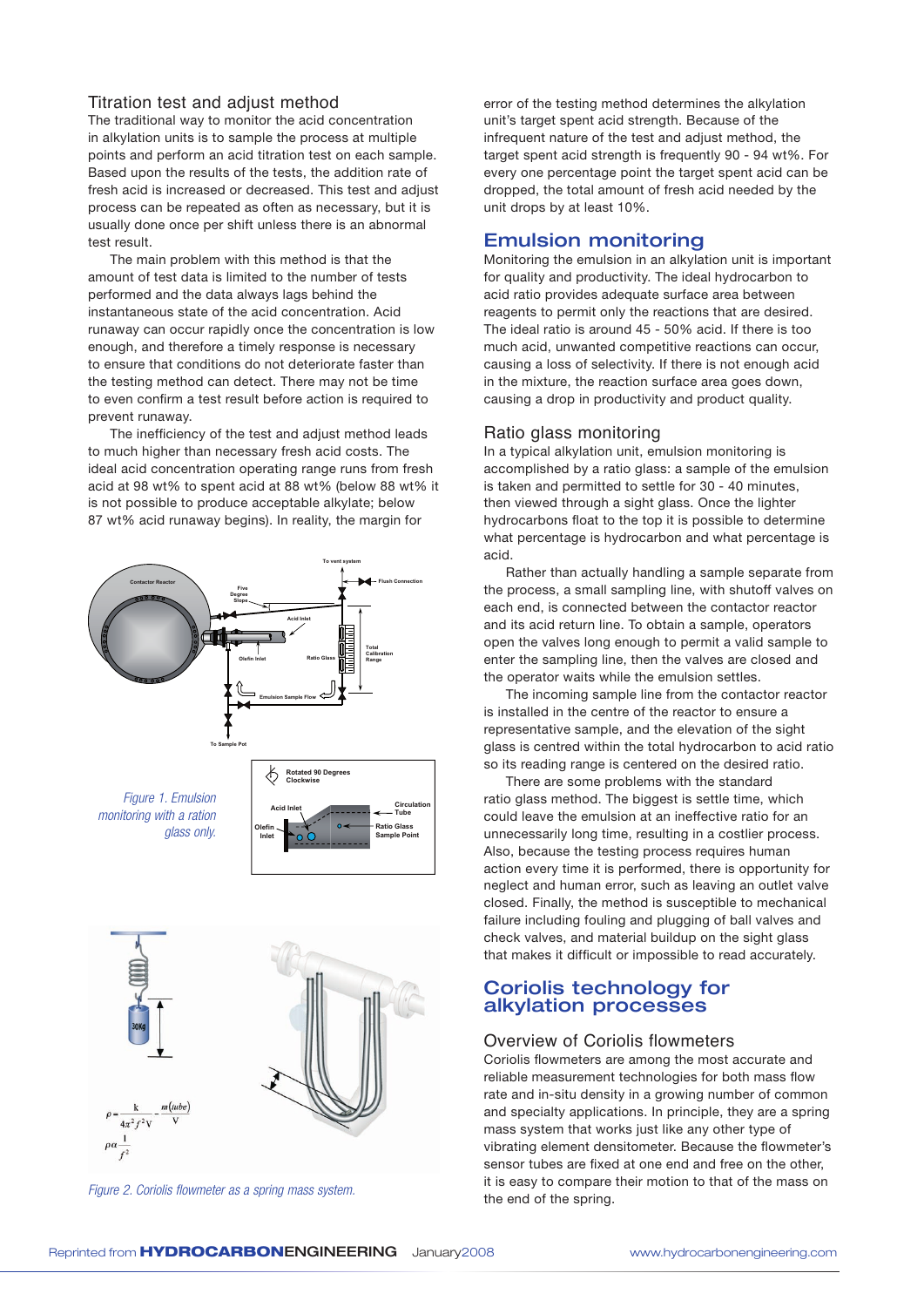

*Coriolis flowmeter and ratio glass.*



*Figure 4. Coriolis flowmeters throughout the alkylation unit.*

A Coriolis sensor uses a drive coil and feedback circuit to cause the flow tubes to vibrate. Like in all other spring mass systems, the flow tubes vibrate at their resonant frequency, which is a function of the geometry, material of construction, and mass of the assembly. The tube assembly mass is comprised of two parts: the mass of the tube and the mass of the fluid in the tube. Because the mass of the tubes is constant, the change in resonating frequency represents the change in mass of the fluid in the tube. The volume inside of the tubes is also constant, therefore measuring the mass of the fluid reveals the fluid's density (density =  $mass/volume$ ).

The flowmeter measures the temperature and period of the flow tubes. The density of the fluid is directly proportional to the square of the time period; therefore a linear response is obtained, which means the Coriolis flowmeters can be calibrated very accurately using air and water under precisely controlled conditions.

## Using density measurement to determine concentration

In pure sulfuric acid, there is a direct connection between acid concentration and density. (Even though the sulfuric acid in an alkylation unit is not pure, it is still possible to effectively trend the concentration.) By using Coriolis flowmeters as the process density analyser, it is typically possible to reduce the target spent acid concentration by as many as four percentage points (from 94 to 90 wt%) without reducing product quality or adding risk of acid runaway.

## Using density for emulsion monitoring

Density measurement also indicates hydrocarbon to acid ratio in the contactor/reactor. Instead of, or in addition to, a sight glass, a Coriolis flowmeter can be installed between reactors and settlers to provide a realtime density measurement that can be used to monitor and adjust the emulsion.

## Putting it all together

Figure 4 shows an example of an alkylation unit that takes advantage of Coriolis flowmeter technology wherever possible. In addition to flow metering and control, the Coriolis meters are used for their ability to report acid strength and acid to hydrocarbon ratio. Note that the flowmeters are shown in their logical location, not necessarily in their exact location, particularly with the emulsion monitoring meters, which are usually in an isolated circuit as shown in Figure 1.

# Best practices

While Coriolis flowmeters have proven to be a very valuable technology in alkylation processes, there are some best practices that should be followed to increase the likelihood of successful operation.

## Account for hydrocarbons

Some hydrocarbons inevitably fail to separate from the acids in the settler. They can potentially skew the density reading used to determine acid concentration. However, the presence of hydrocarbons tends to be consistent during steady state operation and a variation can be anticipated whenever feed rates, hydrocarbon composition, or other routine process changes are made.

To establish the correlation between acid density and concentration, density and temperature data should be gathered after the Coriolis meter is installed. The values can be imported in a spreadsheet and a correlation developed to infer spent acid strength. Different correlations can be developed for each situation known to affect the amount of hydrocarbons that do not separate from the acid.

## Mitigate coating and corrosion

Acid contains acid soluble oils, which means material eventually builds up on the inside of the flow tubes, increasing their mass. Likewise, gradual corrosion and/or erosion of the flow tubes decrease their mass. Because the mass of the tubes affects the frequency of oscillation of the tubes, the density measurement is affected. To mitigate the potential error, a bias updating programme should be implemented. The spent acid concentration readings from daily laboratory samples are compared to the output from the meter, and then the equation is updated accordingly. In this manner the accuracy of the device is continually validated.

Also, it pays to ensure that the newest technology is being used. Many of the latest generation of Micro Motion flowmeters are now equipped with a special in-situ diagnostic tool called 'meter verification' that verifies the mechanical condition of the flow tubes. If corrosion were significant enough to skew the density measurement accuracy, the meter verification tool would